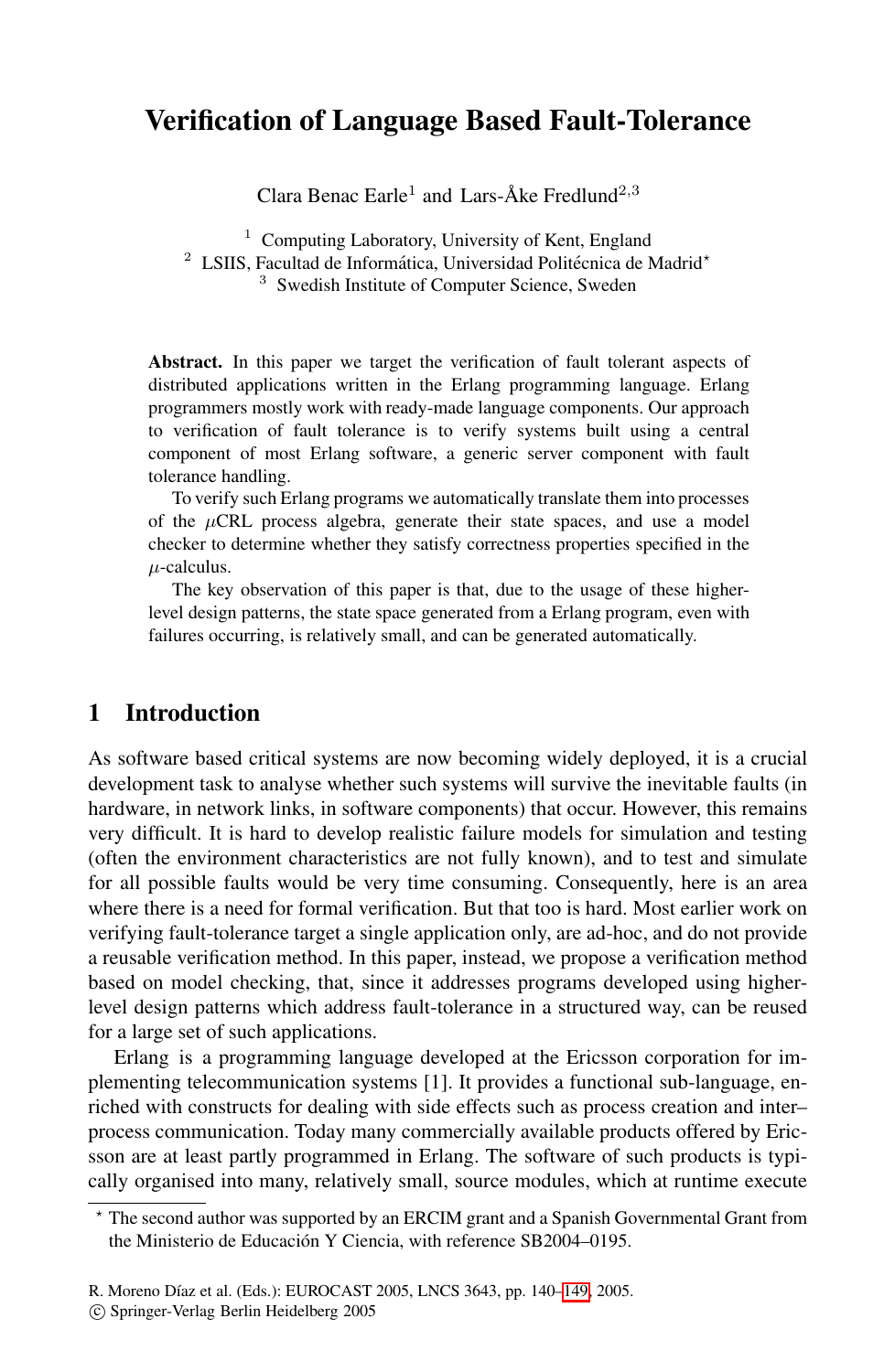as a dynamically varying number of processes operating in parallel and communicating through asynchronous message passing. The highly concurrent and dynamic nature of such software makes it particularly hard to debug and test. We therefore explore the alternative of software verification based on a formal proof system.

A key feature of the systems for which Erlang was primarily created is fault-tolerance. Switching systems should provide an acceptable level of service in the presence of faults. Erlang implements fault-tolerance in a simple way. Links between two processes A and B can be set up so that process B is notified of the termination of process A and vice versa. The default behaviour of a process that is informed of the abnormal termination (e. g., due to an exception) of another process is to terminate abnormally itself, although this behaviour can be modified. This process linking feature can be used to build hierarchical process structures where some processes are supervising other processes, for example restarting them if they terminate abnormally.

We start, in Section 2, by explaining the software components that are used to build quality Erlang software. The basic mechanisms for error handling in Erlang are described in Section 3. In Section 4, we describe how the generic server component of Erlang is extended with fault tolerance, and the actual translation from Erlang to  $\mu$ CRL is given in Section 5. The checking of correctness properties of fault-tolerant systems is discussed in Section 6, where as an example we analyse mutual exclusion and starvation properties of a server implementing a locking service for a number of client processes.

#### **2 Erlang Components**

A key aspect of the Erlang approach to development is the use of design patterns (provided by Erlang/OTP) which are encapsulated in terms of generic components. This approach simplifies the development cycle, as well as our verification of fault-tolerance.

Erlang/OTP provides a convenient component, the *generic server*, for programming server processes. A server is a process that waits for a message from another process, computes a response message and sends that back to the original process. Normally the server will have an internal state, which is initialised when starting the server and updated whenever a message has been received.

The behaviour module (gen\_server) implements the common parts of a generic server process, providing a standard set of interface functions, for example, the function gen server:call for synchronous communication with the server. The specific parts of the concrete client-server system are given in a call-back module.

We illustrate the functionality provided by the generic server component using a server in Figure 1 which also serves to introduce the concrete Erlang syntax. Informally the server implements a locking facility for a set of client processes. A client can acquire the lock by sending a request message, and release it using a release message.

Names of functions and atoms begin with a lowercase letter, while variables begin with an uppercase letter. The usual data types are provided, e.g., lists, tuples (enclosed in curly braces) and numbers. Matching a value against a sequence of patterns, which happens in function applications and in the case expression, is sequential.

A programmer that uses the generic server component essentially has to provide two functions: init which is invoked when the generic server starts, and which should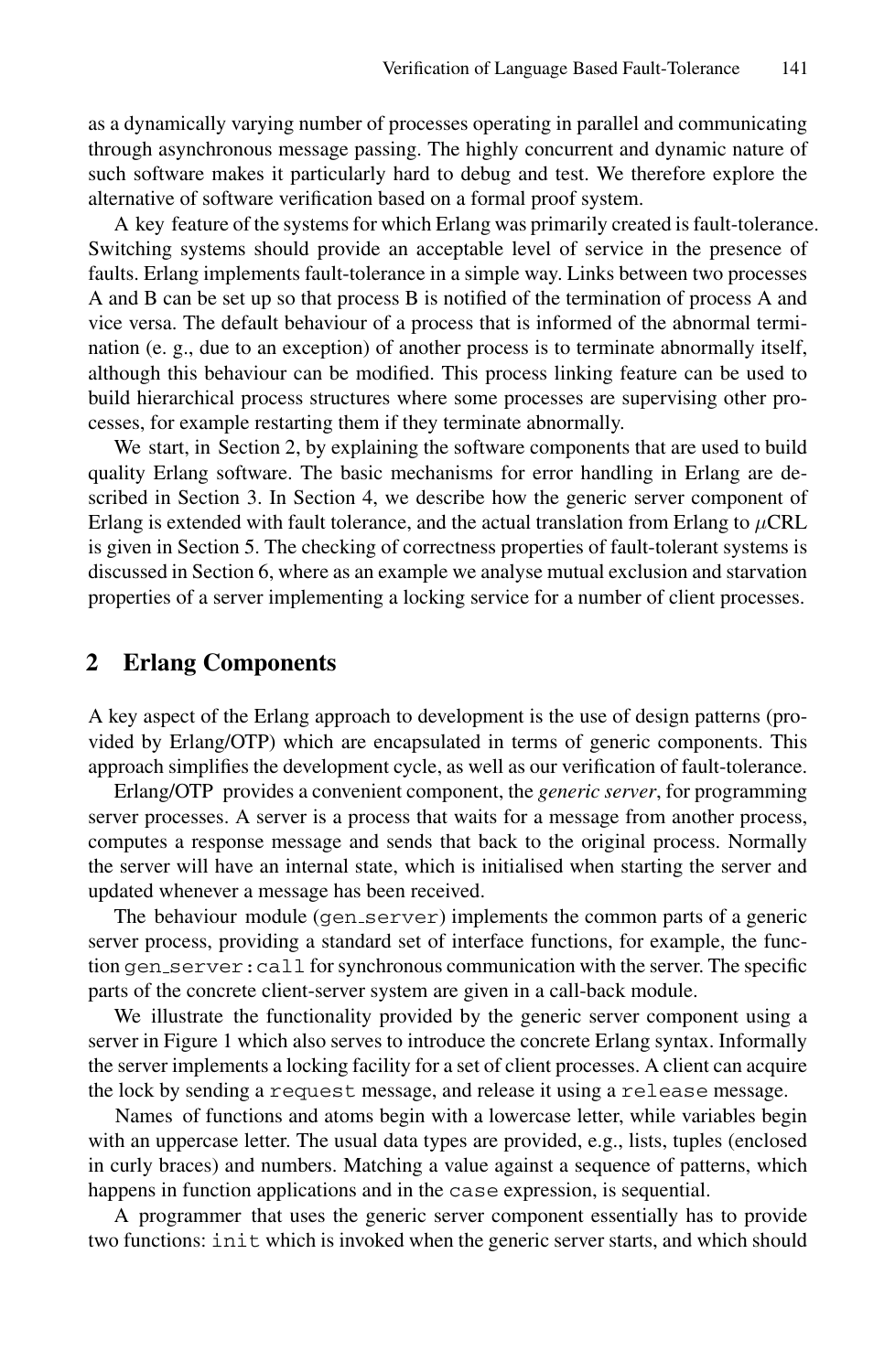#### 142 C. Benac Earle and L.-Å. Fredlund

```
init(A) -> \{ok, []\}.
handle_call(request, Client, Pending) ->
   case Pending of
         [ ] \rightarrow { \text{reply, ok, [Client] } }_ -> {noreply, Pending ++ [Client]}
    end;
handle_call(release, Client, [_|Pending]) ->
   case Pending of
         [] -> {reply, done, [] };
         _ -> gen_server:reply(hd(Pending), ok), {reply, done, Pending}
    end.
```
**Fig. 1.** The source code of an Erlang generic server

return the initial state of the server (the empty list in the example), and handle call which is invoked when a call is made to the generic server, and a reply is expected by the caller. The handle  $\text{call function}$  is invoked with three arguments, the message submitted in the call, a value that is used to reply to the message, and the current state of the generic server. It returns the new state of the server upon completion. The processing of calls by a generic server is sequential, i.e., there are never concurrent invocations of the callback functions; a generic server thus offers a convenient way of controlling the amount of concurrency in an application and of protecting the state of the server.

In the example the server may be called with a request or a release message. If the message is a request, and if Pending is the empty list, it replies to the caller with the atom ok, and the new state of the server is [Client]. If Pending is not empty, then the reply is postponed (until more messages arrive) and the new state of the server is obtained by adding Client to the end of Pending. In case of a release, the server may issue a reply to the waiting caller, using gen\_server:reply.

Client processes use a uniform way of communicating with the server; when a reply is expected they issue a call gen\_server:call(Locker, Message) where Locker is the process identifier of a generic server. The client process suspends until a value is returned by the server.

Note that the semantics of communication using the generic server component is less complex that the communication paradigm of the underlying Erlang language. Generic servers always receive messages sequentially, i.e., in FIFO (first-in first-out) order. Erlang processes in contrast can potentially receive messages sent to them in arbitrary order. Thus by focusing on the higher-level components, rather than the underlying language primitives, our verification task becomes easier (concretely, state spaces are reduced). We will see the same thing happening when considering fault tolerance.

# **3 Fault-Tolerance in Erlang**

In Erlang, bidirectional links are created between processes by invoking the link function with the process identifier of the process to link to as argument. There is also a function spawn link which atomically both spawns a new process, and creates a bidirectional link to it.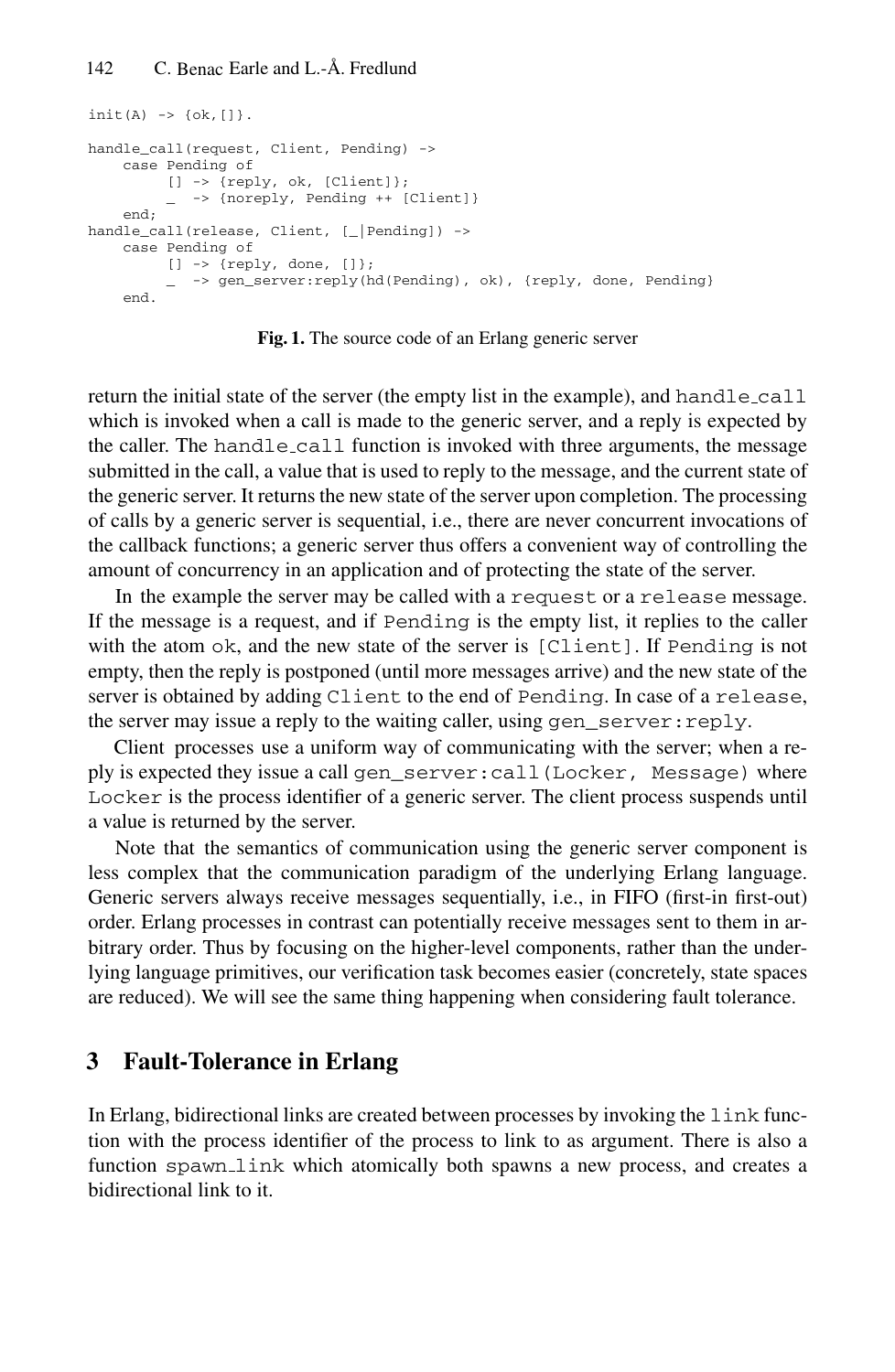Terminating processes will emit exit signals to all linked processes. Erlang distinguishes between normal process termination (the toplevel function of the process returned a value) from abnormal process termination (e.g. a runtime error such as attempting to divide by zero). If a process terminates abnormally, linked process will by default terminate abnormally as well. However, a linked process can trap exit such exit signals, and thus escape termination, by calling process\_flag(trap\_exit,true).

In this case, when an exit signal reaches the process it is transformed into an exit message and delivered to the process mailbox like any other message. Exit messages are of the form {'EXIT', Pid, Reason}, with Pid the process identifier of the process that terminated, and Reason the reason for termination. If a process terminates normally Reason is equal to normal.

This basic mechanism of Erlang for error handling is exploited by the Erlang generic server behaviour in order to build fault-tolerant client-server systems. The Erlang programmer that implements a server process using the generic server component has to take several possible types of faults into account. First, the server itself may be faulty and crash. Recovery should be implemented by designating a supervisor process that restarts the server process (or takes some other corrective action).

Another error condition occurs when the server may communicate with remote processes, or hardware devices, that can malfunction without crashing, and moreover without generating exit signals to linked processes. Such error conditions should be handled in a traditional manner using timeouts. We focus instead on the error condition when an explicit exit signal reaches the generic server process. For the Erlang programmer such signals are handled by providing a new callback function, handle\_info(Signal, State) that gets passed the exit signal as argument, together with the current state of the server. The handle\_info function should, similarly to the other callback functions, either return the new state of the server or stop. This function will be called only if no call to the server is being processed.

In the client-server applications that we want to verify using the fault-tolerant extension, the state of the server contains information about the state in which its clients are in, for example, in the locker in Figure 1, the state of the locker reflects whether a client is accessing a resource or whether is waiting to get access to it. If a client terminates abnormally, the system should be able to recover gracefully without a complete restart, i.e., the state of the server process should be cleaned up accordingly.

### **4 Fault-Tolerance in Generic Servers**

Our goal is to check the correctness of generic servers in the presence of crashing clients. The class of servers that we can analyse for fault tolerance have the following characteristics: (i) the server expects to receive an exit message whenever a linked client crashes, and (ii) the server establishes a process link to every client that issues a generic server call to it.

Although the above conditions may appear arbitrary, they are in fact indicative of a class of servers that safely implement a stateful protocol between itself and its clients, through call and reply exchanges. Thus, in a sense, these conditions give rise to a new Erlang high-level component which refines the basic Erlang generic server component.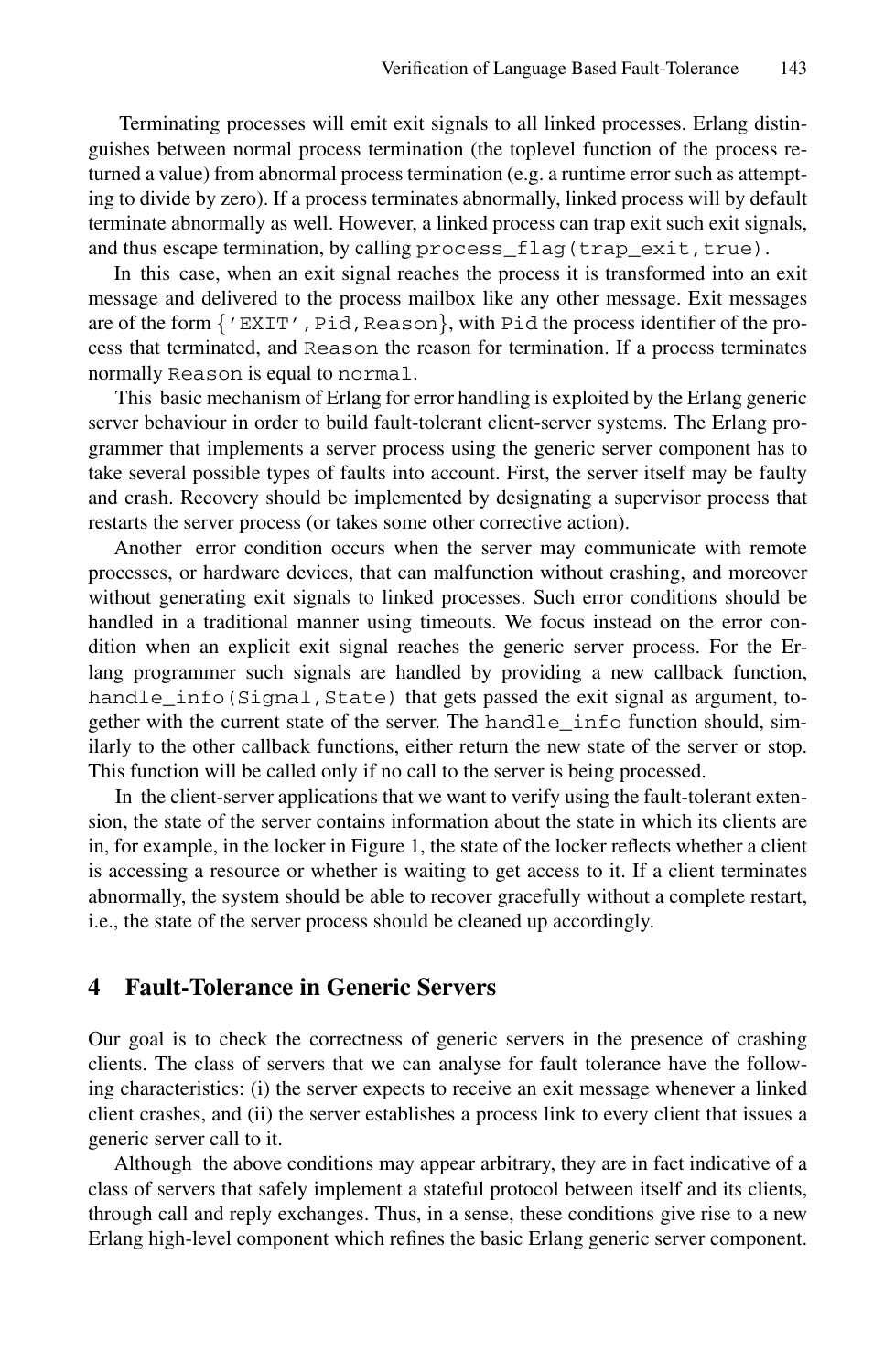As an example of a fault-tolerant server let us reconsider the simple server in Figure 1. The main loop of a client that accesses the locker is given below. Every client process sends a request message followed by a release message.

```
loop(Locker) ->
   gen_server:call(Locker, request),
    gen_server:call(Locker, release),
    loop(Locker).
```
We implement a locker which recovers from the abnormal termination of a client process by first adding the functions process flag and link to the call-back module of the locker given in Figure 1 as shown below.

```
init(A) -> process_flag(trap_exit,true), {ok, [] }.
handle_call(request, {ClientPid,Tag}, Pending) ->
   link(ClientPid),
   case Pending of
        [] -> {reply, ok, [Client]};
        _ -> {noreply, Pending ++ [Client]}
    end;
```
The locker process now gets linked to the clients when they request a resource. If a client crashes, the locker will receive an exit message. As previously mentioned, exit messages are handled by the generic server function handle info provided by the Erlang generic server behaviour. A trivial implementation of this function just returns the state of the server.

handle\_info({'EXIT',ClientPid,Reason},Pending) -> {noreply, Pending}.

Now, if a client process crashes immediately after sending the request message to the locker, then the locker will process the request message before the exit signal. If there the resource is available, then the locker will send an  $\circ$ k message to the client that crashed and will put the client in the pending list. Since this client has crashed, it cannot release the resource, therefore, all other clients requesting the resource are put in the pending list and will eventually starve. If the resource is not available, the client will be put in the pending list, and when the resource is available, we have the same starving situation described before. Starvation also occurs if the client crashes while accessing the resource and before releasing it. However, if the client crashes after releasing, then the program behaves correctly. Of course, more than one client process may crash, therefore, we need to consider all the combinations of clients crashing at different points in the program execution. Already we can see that testing fault-tolerant code for a simple protocol like the one presented here is quite complex. Our goal is to use a high-level language, a process algebra, and use tools to automatically generate all these combinations and to check that key properties, deadlock-freedom, mutual exclusion, and non-starvation, are fulfilled.

The implementation of the handle info function for the locker is given below.

```
handle_info({'EXIT',ClientPid,Reason},Pending) ->
   NewPending = remove(ClientPid, Pending),
    case available(ClientPid, Pending) of
        true -> gen server: reply(hd(NewPending), ok),
                 {noreply, NewPending};
```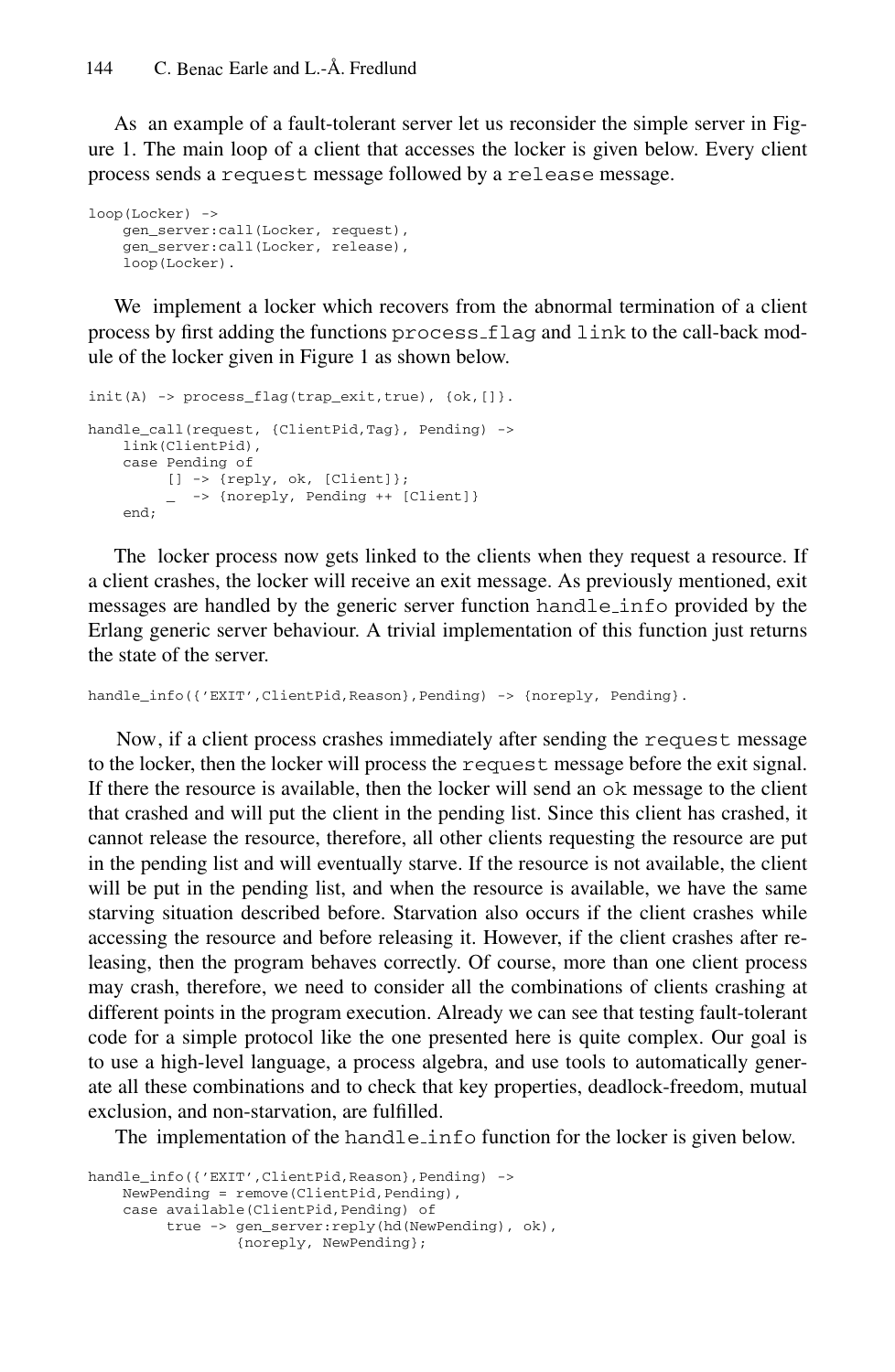```
-> {noreply, NewPending}
    end.
remove(ClientPid,[]) -> [];
remove(ClientPid,[{ClientPend,TagPending}|Rest]) ->
      case ClientPid == ClientPend of
       true -> Rest;
       false -> [{ClientPend,TagPending}|remove(ClientPid,Rest)]
      end.
available(ClientPid,[]) -> false;
available(ClientPid,[{ClientPend,TagPending}]) -> false;
available(ClientPid,[{ClientPend,TagPending}|Rest]) -> ClientPid == ClientPend.
```
When the locker receives an exit message, i.e., a client process has terminated abnormally, then if the client is in the pending list, then it is removed from it. Moreover, if the client was accessing the resource (i.e., it was in the head of the pending list), then, the resource is available and therefore the locker gives access to the resource to a client which was waiting for it. This is similar to when a client sends a release message.

### **5** Translating Fault-Tolerant Systems to  $\mu$ CRL

In this section we briefly review the translation to  $\mu$ CRL of Erlang fault-tolerant clientserver systems, full details are provided in [3].

For the purpose of verification Erlang programs are translated into the  $\mu$ CRL process algebra [5] by an automatic translator tool [2]. In  $\mu$ CRL behaviour is described on two levels, as traditional process behaviour using the process algebra operators of  $\mu$ CRL (sequencing, parallel composition, recursion, communication using synchronisation, etc), and data kept by processes and exchanged in communications. Functions can be defined over data types using rewrite rules.

The translation of Erlang mimics the separation between process behaviour and functional behaviour present in  $\mu$ CRL. A pre-analysis step partitions Erlang functions into two categories: the ones with pure functional computation, and the ones with side effects (e.g., communication to/from a generic server). The side-effect free Erlang functions are translated into  $\mu$ CRL functions, which are defined using a set of rewrite rules. Thus such Erlang functions do not generate any state. In contrast the side-effect Erlang functions are translated into  $\mu$ CRL processes, using the process operators.

The translation of communications with a generic server uses an intermediate buffer process implemented in  $\mu$ CRL, which stores sent messages until the translated generic server process is ready to receive them. Thus the asynchronous nature of communication in Erlang is kept in the translated code. The translation of non-tail recursive side-effect functions uses an explicit call-stack to keep track of recursive calls.

Which processes (e.g., generic servers and clients) to translate is computed by analysing the code for setting up the system. The generic server processes are found by analysing which processes initially execute a function in a module with the generic server behaviour attribute.

The fault-tolerant extension of Erlang only affects the process part of Erlang, hence, the translation of the functional part of fault-tolerant Erlang remains the same. For the process part, the fault-tolerant extension of Erlang assumes that a server expects to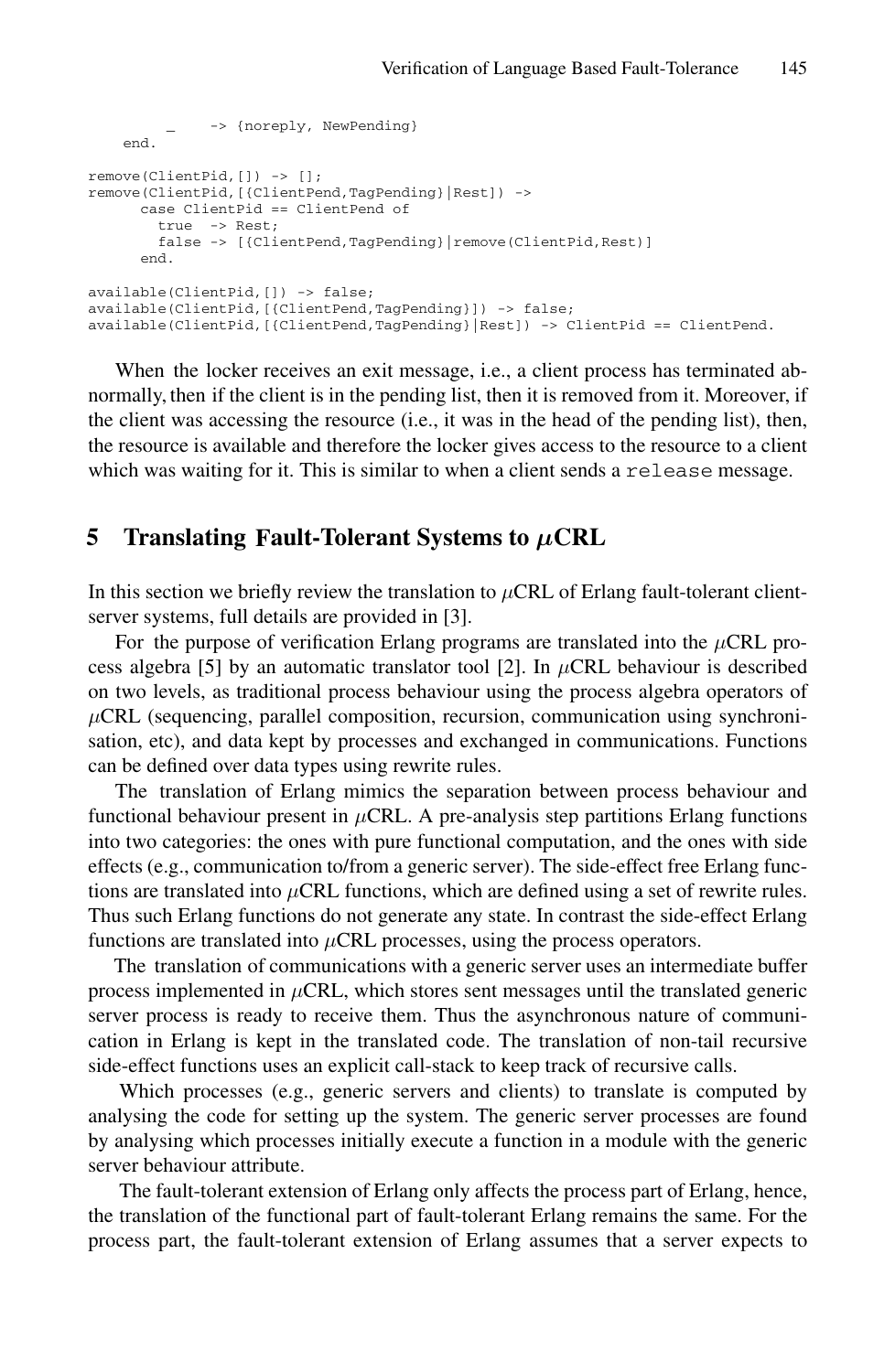receive an exit message in its mailbox whenever a linked client crashes, and that this exit message is received and handled by the generic server primitive handle info. The translation to  $\mu$ CRL therefore needs to take into account this implicit communication between the client and the server, and the translation of the handle info function.

The  $\mu$ CRL toolset [4] is used to generate a state space from the  $\mu$ CRL translation. Obviously, the state space generated for a client-server system with this client process is larger than the one where the client cannot crash. For example, the state space generated in a scenario with two client processes which cannot crash contains 33 states and 48 transitions, while the state space for the same scenario with crashing clients consists of 326 states and 584 transitions.

### **6 Model Checking Properties in Fault-Tolerant Systems**

Once the labelled transition system has been generated by the  $\mu$ CRL toolset from the  $\mu$ CRL specification (the result of translating the Erlang program), the CADP toolset is used to check whether safety and liveness properties hold. Such correctness properties are formulated in the regular alternation free  $\mu$ -calculus [8, 7]. Informally, the modalities in the logic are relaxed to sequences of actions characterised by regular expressions.

Action label are enclosed in quotes (e.g., 'crash') and can contain wildcards (e.g.,  $\alpha'$ .  $*$  crash. $*'$  matches any action that has the text string crash somewhere in its name),  $\neg$ regaction matches any action that does not match the action regular expression regaction, regaction<sub>1</sub> ∨ regaction<sub>2</sub> is disjunction. Actions can be composed using the normal regular expression operators, i.e., | denotes alternative, ∗ zero or more occurencies, . is sequencing, and − matches any action. Comments can be enclosed in formulas using the (\* comment \*) notation.

#### **6.1 Deadlock Freedom**

Since we model crashing of client processes, actually we are introducing deadlock states. To verify that a client-server system is deadlock-free except for the states where all clients have crashed, we formulate a fault-tolerant version of the classical deadlockfreedom property. The property we are interested in states that no deadlocks occurs as long as not all the processes in the system have crashed. This property can be expressed by explicitly stating the crash actions in the formula.

For instance, supposing there are three processes in the system. Then we define a action sequence macro denoting the sequences containing 0, 1, or 2 crashes:

> $BETWEEN_0<sub>-</sub>AND_2<sub>-</sub>CRASHES() =$  $((\neg'.^*info.^*)^*$  (\* 0 crashes \*)<br>(¬' \*info \*'\*' \*info \*' (¬' \*info \*')\* (\* 1 crash \*)  $(\neg'.^*info.*'^*.^*info.*'.(\neg'.^info.*')^* ( * 1 \text{ crash} *) )$  $(\neg'.*info.*''*.'.*info.*'.(\neg'.*info.*')*.'.*info.*'.(*info.*'.(\neg'.*info.*'))$

Using the macro, the deadlock freedom property becomes:

 $[BETWEEN_0_{AND_2_{CRASHES()}] \langle \text{-} \rangle true$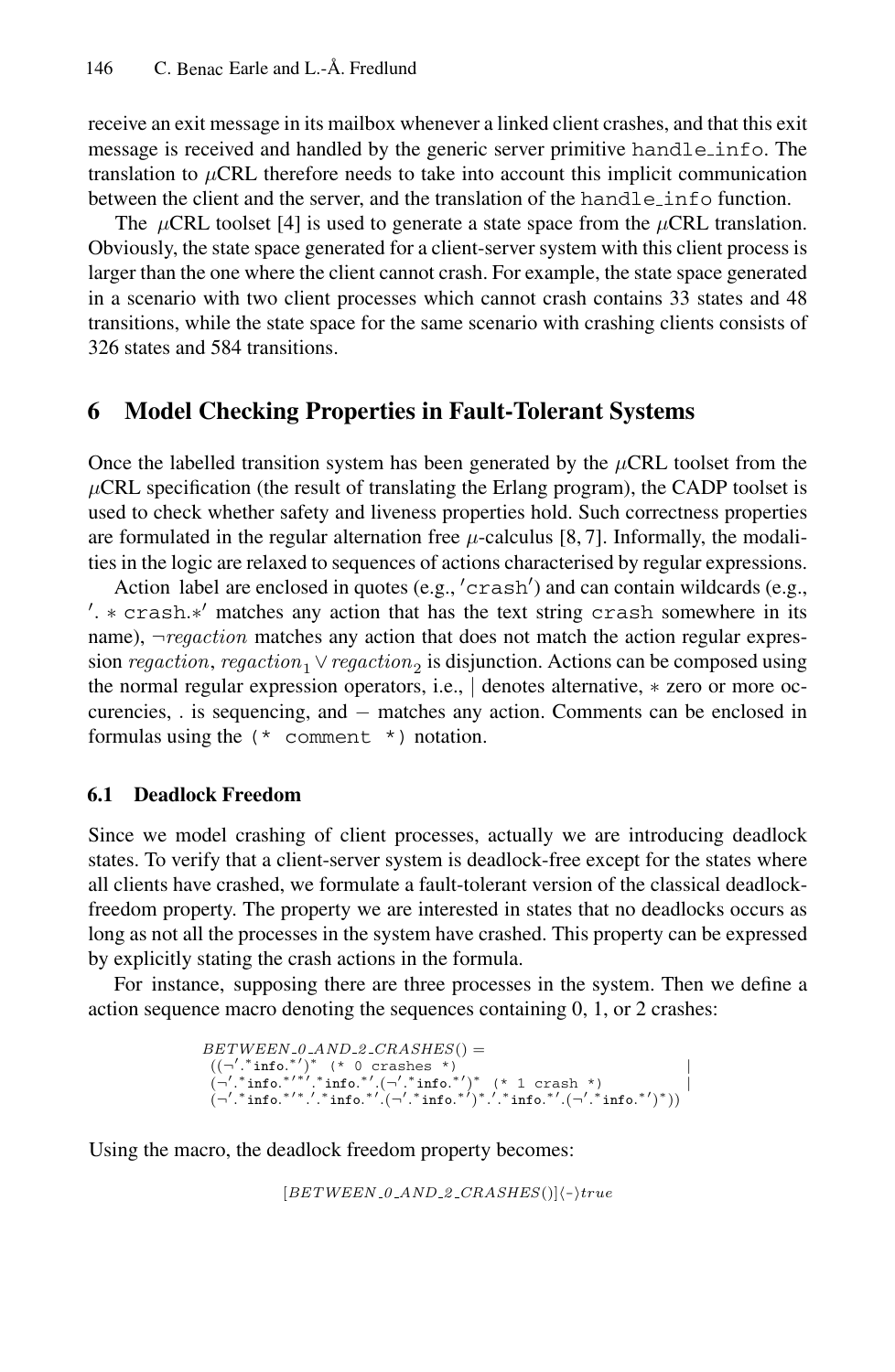This formula will spot the deadlocks unrelated to complete crashes of the system. In general, for N processes in the system, one must write N-1 lines of the form  $('.*info.*'.(\neg '.*info.*')*)$  in the macro above.

This example highlights the need to reconsider the properties used to verify nonfaulttolerant systems in order to verify fault-tolerant systems. In the following two subsections we discussed how mutual exclusion and non-starvation can be verified.

#### **6.2 Mutual Exclusion**

The formulation of the mutual exclusion property for the non-fault-tolerant locker is given below. To make verification easier two actions are introduced in the Erlang code of the client to signal the entering (use) and the exiting (free) of the critical section.

```
BETWEEN(a_1, a_2, a_3)=[</mark>^* \cdot a_1 \cdot (\neg a_2)^* \cdot a_3] falseMUTEX() = BETWEEN('use(.^*)','free(.^*)','use(.^*)')
```
The formula states that 'on all possible paths, after an use action, any further use action must be preceded by an free action'. Intuitively, the formula means that if a client process is accessing the resource, then no other client process can access it until the resource has been freed. This formula does not hold in the state space generated for the a scenario with two crashing clients. The CADP model checker gives the following counter-example.

```
"call(locker,request,C1)"
"reply(C1,ok,locker)"
"action_use(C1)"
"info(locker,{EXIT,C1,EXIT))"
"call(locker, request, C2)"
"reply(C2,ok,locker)"
"action_use(C2)"
```
The counter-example shows that the mutual exclusion property is violated, since the resource is accessed by two process clients, client 1 and client 2, without being freed. However, the counter-example is also showing that, client 2 is accessing the resource after client 1 has crashed, therefore, strictly speaking, client 1 is not accessing the resource because it is dead.

In order to show that the mutual exclusion property is verified in the fault-tolerant first version of the locker case-study, we need to take the client crashes into account, as is done in the property below.

```
FT - BETWEEN(a<sub>1</sub>, a<sub>2</sub>, a<sub>3</sub>, a<sub>4</sub>) = [-<sup>*</sup> a<sub>1</sub> . (\neg a<sub>2</sub> \vee a<sub>3</sub>)<sup>*</sup> a<sub>4</sub>] falseFT - MUTEX() = FT - BETWEEN('use(.*)','free(.*)',', 'use(.*)')
```
To illustrate the power of model checking as a debugging tool, consider the following erroneous implementation of the handle info function of the locker. After a client crashes, access to the resource is given to the client that was waiting to get access in the head of the pending list.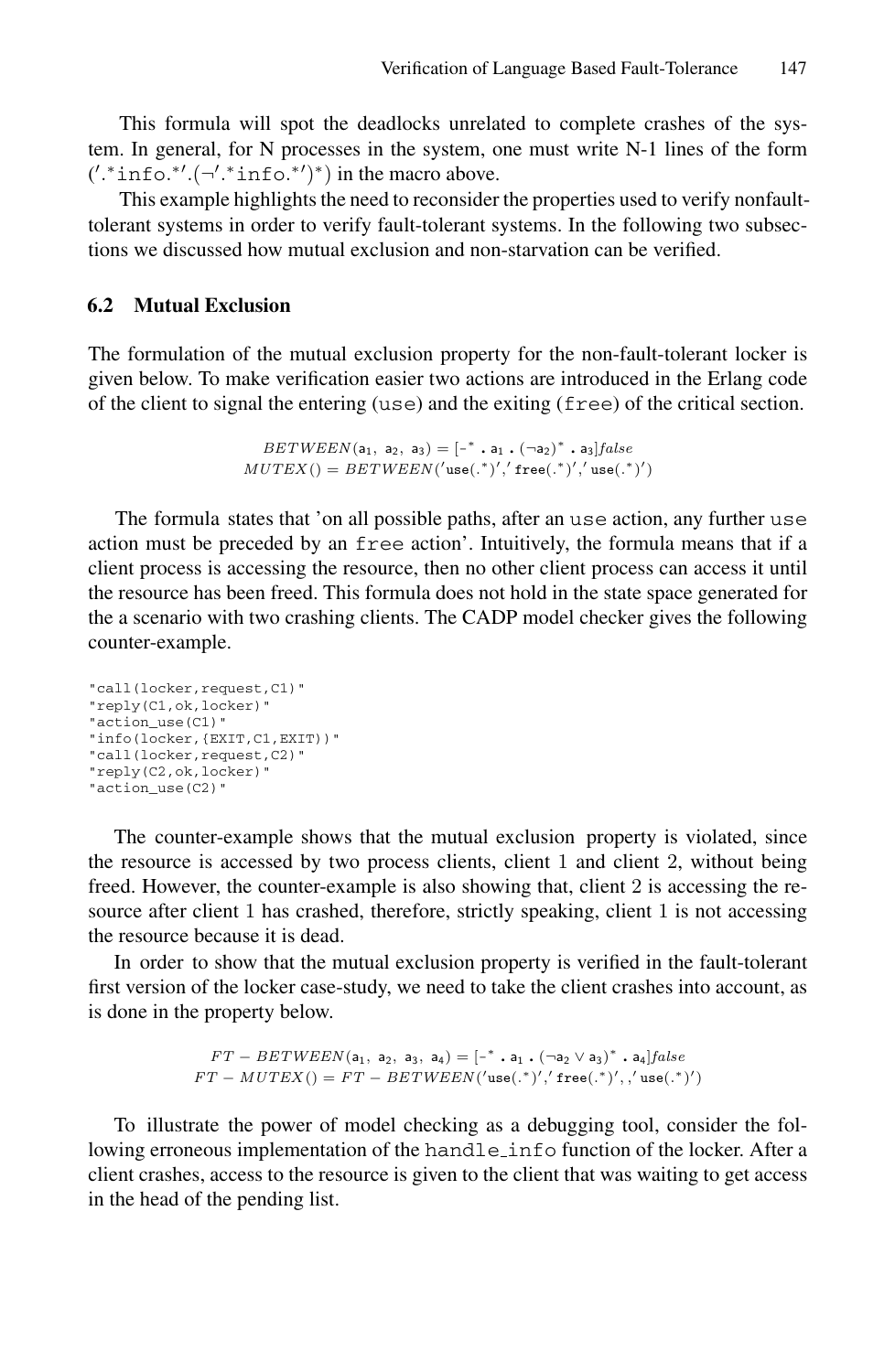```
handle_info({'EXIT',ClientPid,Reason},Pending) ->
   NewPending = remove(ClientPid, Pending),
    case NewPending == [] of
        false -> gen_server:reply(hd(NewPending), ok),
                  {noreply, NewPending};
        \angle -> {noreply, []}
    end.
```
This code is correct for the case where a client crashes after obtaining access to the resource, but it is wrong if the client crashes after releasing the resource. Testing concurrent code is tricky, in particular, in this example, only the right combination of more than three clients, a client crashing after releasing the resource and the other two or more clients waiting in the pending list triggers the error in the fault-tolerant code.

#### **6.3** Non-Starvation

As with the verification of mutual exclusion, the fault-tolerant behaviour of the system we want to verify needs to be taken into account in order to prove the non-starvation property. Thus, instead of the following property that checks for non-starvation of the client  $C$ , which because of crashes is not satisfied,

> $NONSTARVATION (C) =$ [-<sup>∗</sup> . gen server:call(. ∗request. ∗, C) ]  $\mu X. (\langle \text{-}\rangle true \ \land \ [\text{-}'\text{reply}(\text{ok}, C)']X)$

we use the following "fault-tolerant" one, which is satisfied by the locker:

 $NONSTARVATION (C) =$  $[-^* \cdot 'gen_server:call(.*request.*, C)']$  $\mu X.(\langle \text{-}\rangle true \ \land \ [\text{-}'\text{reply}(\text{ok}, C)' \ \lor \ \text{'info}(.^*, C, .^*)']X)$ 

# **7 Conclusions and Related Work**

One of the aspects that makes the programming language Erlang popular among developers of business-critical systems is the inclusion of constructs to handle fault-tolerance. Our approach to verification of such fault-tolerant systems has several components. First, Erlang systems are translated into  $\mu$ CRL specifications. Next, the  $\mu$ CRL toolset generates the state space from the algebraic specification, and finally, the CADP toolset is used to check whether the system satisfies correctness properties specified in a the alternation-free  $\mu$ -calculus.

To enable analysis of fault behaviour we introduce during the translation phase to  $\mu$ CRL explicit failure points in the algebraic specification, in a systematic way, where the system processes may fail. The key observation is that, due to the usage of higherlevel design pattern that structure process communication and fault recovery, the number of such failure points that needs to be inserted can be relatively few, and can be inserted in an application independent manner. In other words, the state spaces generated from a failure model can be generated automatically, are relatively small, and are thus amenable to model checking.